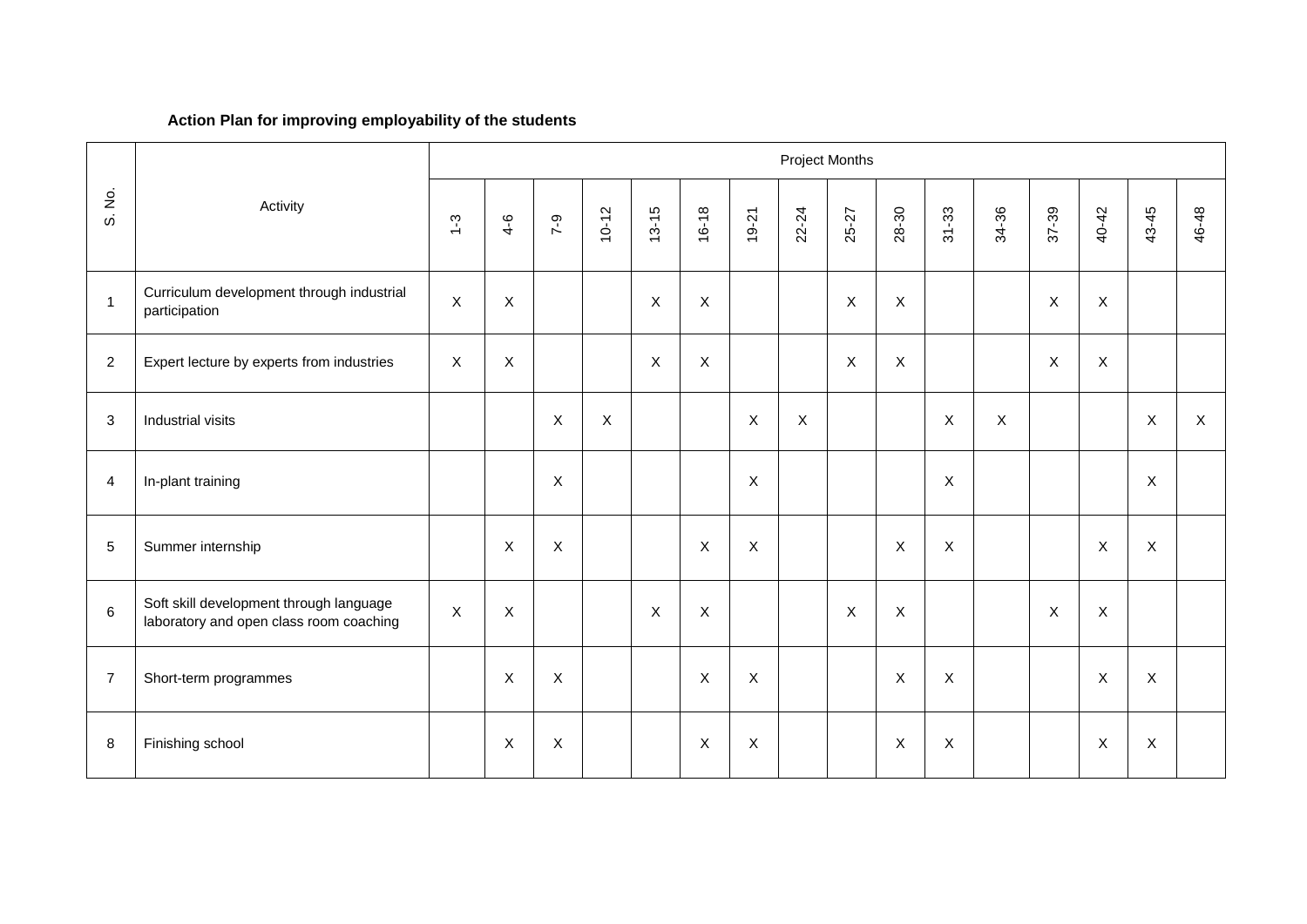## **Action Plan for improving learning outcomes of the students**

|                |                                                                            | <b>Project Months</b>     |                           |              |              |                           |                           |                           |                |              |                |                |                           |             |                           |                           |                |
|----------------|----------------------------------------------------------------------------|---------------------------|---------------------------|--------------|--------------|---------------------------|---------------------------|---------------------------|----------------|--------------|----------------|----------------|---------------------------|-------------|---------------------------|---------------------------|----------------|
| S. No.         | Activity                                                                   | $1 - 3$                   | $4 - 6$                   | $7 - 9$      | $10 - 12$    | $13 - 15$                 | $16 - 18$                 | $19 - 21$                 | 22-24          | 25-27        | 28-30          | $31 - 33$      | 34-36                     | 37-39       | 40-42                     | 43-45                     | 46-48          |
| $\mathbf{1}$   | Modernization of class rooms with smart<br>boards and computer-linked LCDs | $\mathsf X$               | $\boldsymbol{\mathsf{X}}$ | $\mathsf X$  | $\mathsf X$  | $\boldsymbol{\mathsf{X}}$ | $\boldsymbol{\mathsf{X}}$ |                           |                |              |                |                |                           |             |                           |                           |                |
| 2              | Modernization of laboratories                                              | X                         | $\boldsymbol{\mathsf{X}}$ | $\mathsf X$  | $\mathsf X$  | $\mathsf X$               | X                         |                           | X              |              | X              |                | X                         |             | $\boldsymbol{\mathsf{X}}$ |                           | $\mathsf{X}$   |
| 3              | Establishment of new laboratories                                          | X                         | $\boldsymbol{\mathsf{X}}$ | $\mathsf{X}$ | $\mathsf{X}$ | X                         | X                         |                           |                |              |                |                |                           |             |                           |                           |                |
| 4              | Student-centric active learning                                            | X                         | $\boldsymbol{\mathsf{X}}$ | $\mathsf X$  | $\mathsf X$  | $\mathsf X$               | $\boldsymbol{\mathsf{X}}$ | $\boldsymbol{\mathsf{X}}$ | $\pmb{\times}$ | $\mathsf X$  | $\pmb{\times}$ | $\pmb{\times}$ | $\boldsymbol{\mathsf{X}}$ | $\mathsf X$ | $\boldsymbol{\mathsf{X}}$ | $\boldsymbol{\mathsf{X}}$ | $\mathsf X$    |
| 5              | Continuous and transparent evaluation and<br>counseling                    | $\boldsymbol{\mathsf{X}}$ | $\boldsymbol{\mathsf{X}}$ | $\mathsf X$  | $\mathsf{X}$ | $\mathsf{X}$              | $\boldsymbol{\mathsf{X}}$ | $\boldsymbol{\mathsf{X}}$ | $\pmb{\times}$ | $\mathsf X$  | X              | $\pmb{\times}$ | $\boldsymbol{\mathsf{X}}$ | X           | $\mathsf X$               | X                         | $\pmb{\times}$ |
| 6              | Preparation of simplified learning materials                               | X                         | $\mathsf{X}$              | $\mathsf X$  | $\mathsf{X}$ | X                         | X                         |                           |                |              |                |                |                           |             |                           |                           |                |
| $\overline{7}$ | ICT enabled e-learning                                                     | X                         | $\boldsymbol{\mathsf{X}}$ | $\sf X$      | $\mathsf{X}$ | X                         | X                         | $\boldsymbol{\mathsf{X}}$ | $\mathsf{X}$   | $\mathsf{X}$ | X              | $\mathsf{X}$   | $\mathsf{X}$              | $\sf X$     | $\mathsf{X}$              | X                         | $\mathsf{X}$   |
| 8              | Hand-on experience through real-time and<br>industry-sponsored projects    |                           |                           | X            | $\mathsf X$  | X                         | X                         | $\boldsymbol{\mathsf{X}}$ | $\mathsf{X}$   | $\mathsf X$  | X              | X              | $\boldsymbol{\mathsf{X}}$ | X           | $\pmb{\times}$            | X                         | X              |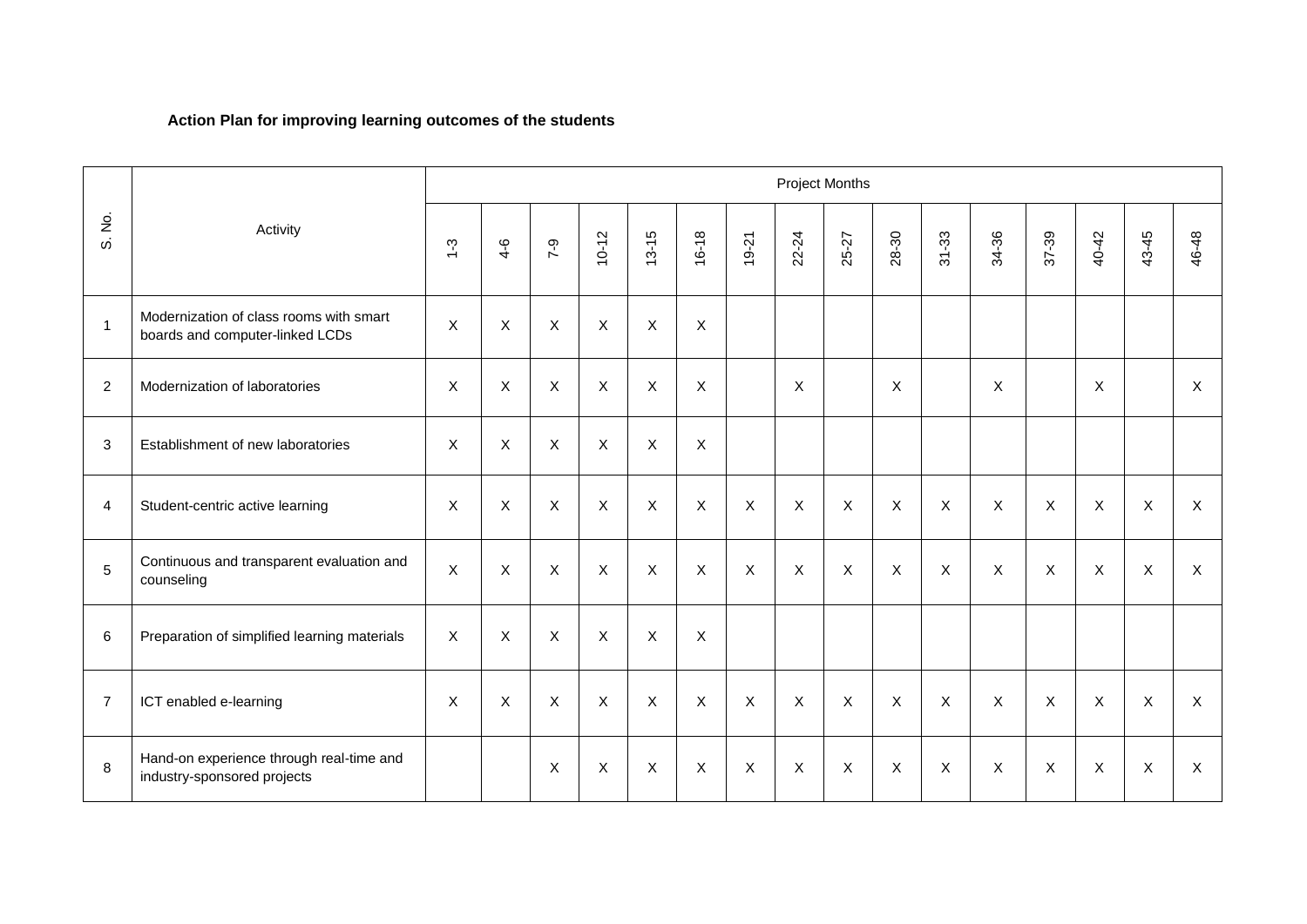### **Action Plan for implementing autonomous status**

|                |                                                                                 | <b>Project Months</b> |              |                  |                           |                           |                           |                           |                           |              |                           |              |              |                           |       |                           |              |
|----------------|---------------------------------------------------------------------------------|-----------------------|--------------|------------------|---------------------------|---------------------------|---------------------------|---------------------------|---------------------------|--------------|---------------------------|--------------|--------------|---------------------------|-------|---------------------------|--------------|
| S. No.         | Activity                                                                        | $1 - 3$               | $4 - 6$      | $7 - 9$          | $10 - 12$                 | $13 - 15$                 | 16-18                     | 19-21                     | 22-24                     | 25-27        | 28-30                     | $31 - 33$    | 34-36        | 37-39                     | 40-42 | 43-45                     | 46-48        |
|                | Academic autonomy                                                               |                       |              |                  |                           |                           |                           |                           |                           |              |                           |              |              |                           |       |                           |              |
| $\mathbf 1$    | Implementation of New curriculum                                                | X                     | $\mathsf{X}$ | $\boldsymbol{X}$ | $\boldsymbol{\mathsf{X}}$ | $\boldsymbol{\mathsf{X}}$ | $\boldsymbol{\mathsf{X}}$ | $\boldsymbol{\mathsf{X}}$ | $\boldsymbol{\mathsf{X}}$ |              |                           |              |              |                           |       |                           |              |
| $\overline{c}$ | Study the performance and tuning the curriculum                                 |                       |              |                  |                           |                           |                           |                           |                           | X            | X                         |              |              |                           |       |                           |              |
| 3              | Recruitment of faculty to offer more electives and industry oriented<br>courses |                       |              |                  |                           |                           |                           |                           | X                         | $\mathsf{X}$ | $\boldsymbol{\mathsf{X}}$ | $\mathsf{X}$ | $\mathsf{X}$ | $\boldsymbol{\mathsf{X}}$ |       |                           |              |
| 4              | Encouraging the students for selecting more inter-department electives.         |                       |              |                  |                           |                           |                           |                           |                           |              |                           |              |              |                           | X     | $\boldsymbol{\mathsf{X}}$ | $\mathsf{X}$ |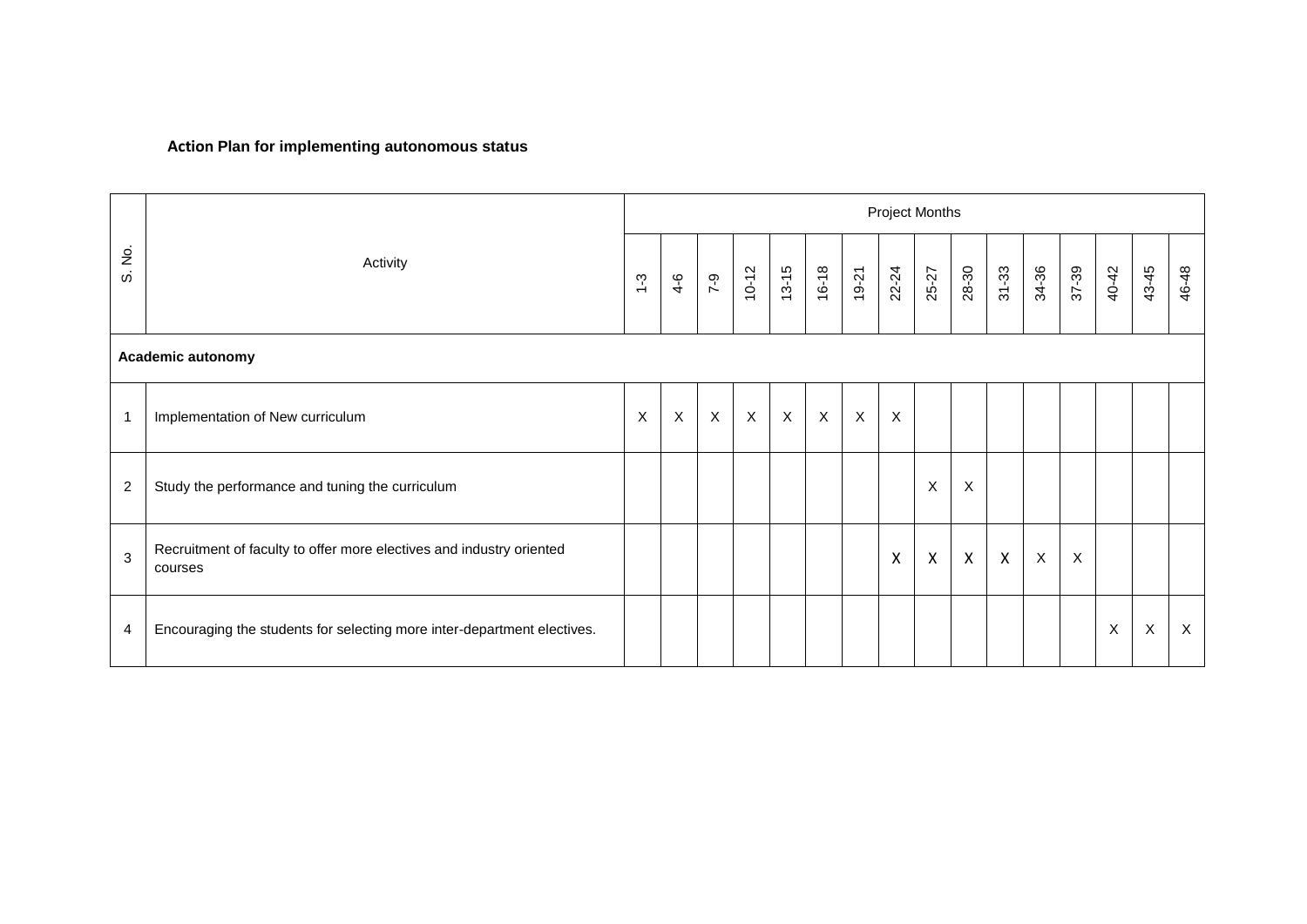# **Action Plan for accreditation of UG and PG programmes**

|                                      |                                        | <b>Project Months</b>     |                           |                           |              |              |             |                           |                           |             |       |              |             |       |                           |             |       |
|--------------------------------------|----------------------------------------|---------------------------|---------------------------|---------------------------|--------------|--------------|-------------|---------------------------|---------------------------|-------------|-------|--------------|-------------|-------|---------------------------|-------------|-------|
| $\dot{\mathsf{z}}$<br>$\dot{\omega}$ | Activity                               | $1 - 3$                   | $4 - 6$                   | $7 - 9$                   | $10 - 12$    | $13 - 15$    | $16 - 18$   | $19 - 21$                 | 22-24                     | 25-27       | 28-30 | $31 - 33$    | 34-36       | 37-39 | 40-42                     | 43-45       | 46-48 |
| -1                                   | Upgrading infrastructure facilities    | $\boldsymbol{X}$          | $\boldsymbol{\mathsf{X}}$ | $\boldsymbol{X}$          | $\mathsf X$  | $\mathsf{X}$ | X           |                           |                           |             |       |              |             |       |                           |             |       |
| $\overline{2}$                       | Upgrading laboratory facilities        | $\boldsymbol{X}$          | $\boldsymbol{\mathsf{X}}$ | $\boldsymbol{X}$          | $\mathsf{X}$ | $\mathsf X$  | X           |                           |                           |             |       |              |             |       |                           |             |       |
| 3                                    | Filling of faculty and staff vacancies | $\boldsymbol{\mathsf{X}}$ | $\boldsymbol{\mathsf{X}}$ | $\boldsymbol{\mathsf{X}}$ | $\mathsf X$  | $\mathsf X$  | $\sf X$     | $\boldsymbol{\mathsf{X}}$ | $\boldsymbol{\mathsf{X}}$ |             |       |              |             |       |                           |             |       |
| 4                                    | Increasing R&D and consultancy         | $\boldsymbol{X}$          | $\boldsymbol{\mathsf{X}}$ | $\sf X$                   | $\mathsf X$  | $\mathsf X$  | $\mathsf X$ | X                         | $\mathsf{X}$              | $\mathsf X$ | X     | $\mathsf{X}$ | $\mathsf X$ | X     | $\boldsymbol{\mathsf{X}}$ | $\mathsf X$ | X     |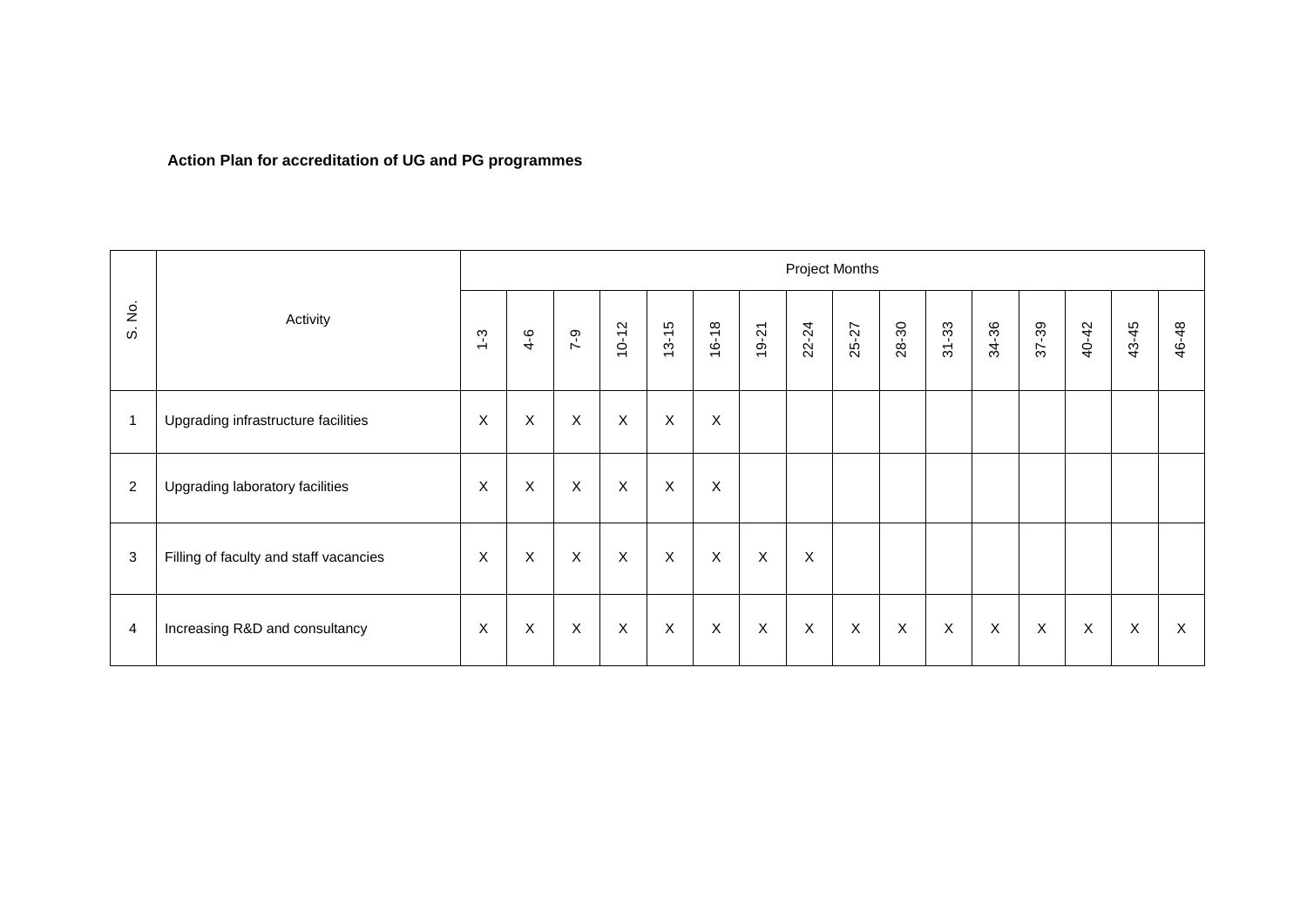#### **Action Plan for academic and non-academic reforms**

|                |                                                                                                                         |         |                           |              |                           |              |              |         |             | Project Months |                           |              |              |              |                           |              |              |
|----------------|-------------------------------------------------------------------------------------------------------------------------|---------|---------------------------|--------------|---------------------------|--------------|--------------|---------|-------------|----------------|---------------------------|--------------|--------------|--------------|---------------------------|--------------|--------------|
| غ<br>S<br>ω    | Activity                                                                                                                | $1 - 3$ | $4 - 6$                   | $7 - 9$      | $10 - 12$                 | $13 - 15$    | $16 - 18$    | $19-21$ | 22-24       | 25-27          | 28-30                     | $31 - 33$    | 34-36        | 37-39        | 40-42                     | 43-45        | 46-48        |
| $\overline{1}$ | Curricular reforms                                                                                                      | X       | $\boldsymbol{\mathsf{X}}$ |              |                           | $\times$     | $\mathsf X$  |         |             | $\times$       | $\boldsymbol{\mathsf{X}}$ |              |              | $\mathsf X$  | $\boldsymbol{X}$          |              |              |
| 2              | Soft skill development of students                                                                                      | X       | $\mathsf{X}$              | $\mathsf X$  | $\boldsymbol{\mathsf{X}}$ | $\mathsf{X}$ | $\mathsf{X}$ | X       | $\mathsf X$ | $\mathsf X$    | $\mathsf X$               | $\mathsf{X}$ | $\mathsf{X}$ | $\mathsf{X}$ | $\boldsymbol{\mathsf{X}}$ | $\mathsf{X}$ | $\mathsf{X}$ |
| $\mathbf{3}$   | Establishment of four funds (Corpus Fund, Faculty Development Fund,<br>Equipment Replacement Fund and Maintenance Fund) | X       | $\mathsf{X}$              | $\mathsf{X}$ | $\boldsymbol{\mathsf{X}}$ |              |              |         |             |                |                           |              |              |              |                           |              |              |
| 4              | Formation of committees for participating management                                                                    | X       | $\boldsymbol{X}$          |              |                           |              |              |         |             |                |                           |              |              |              |                           |              |              |
| 5              | Financial reforms                                                                                                       | X       | $\mathsf{X}$              | $\mathsf X$  | $\boldsymbol{\mathsf{X}}$ |              |              |         |             |                |                           |              |              |              |                           |              |              |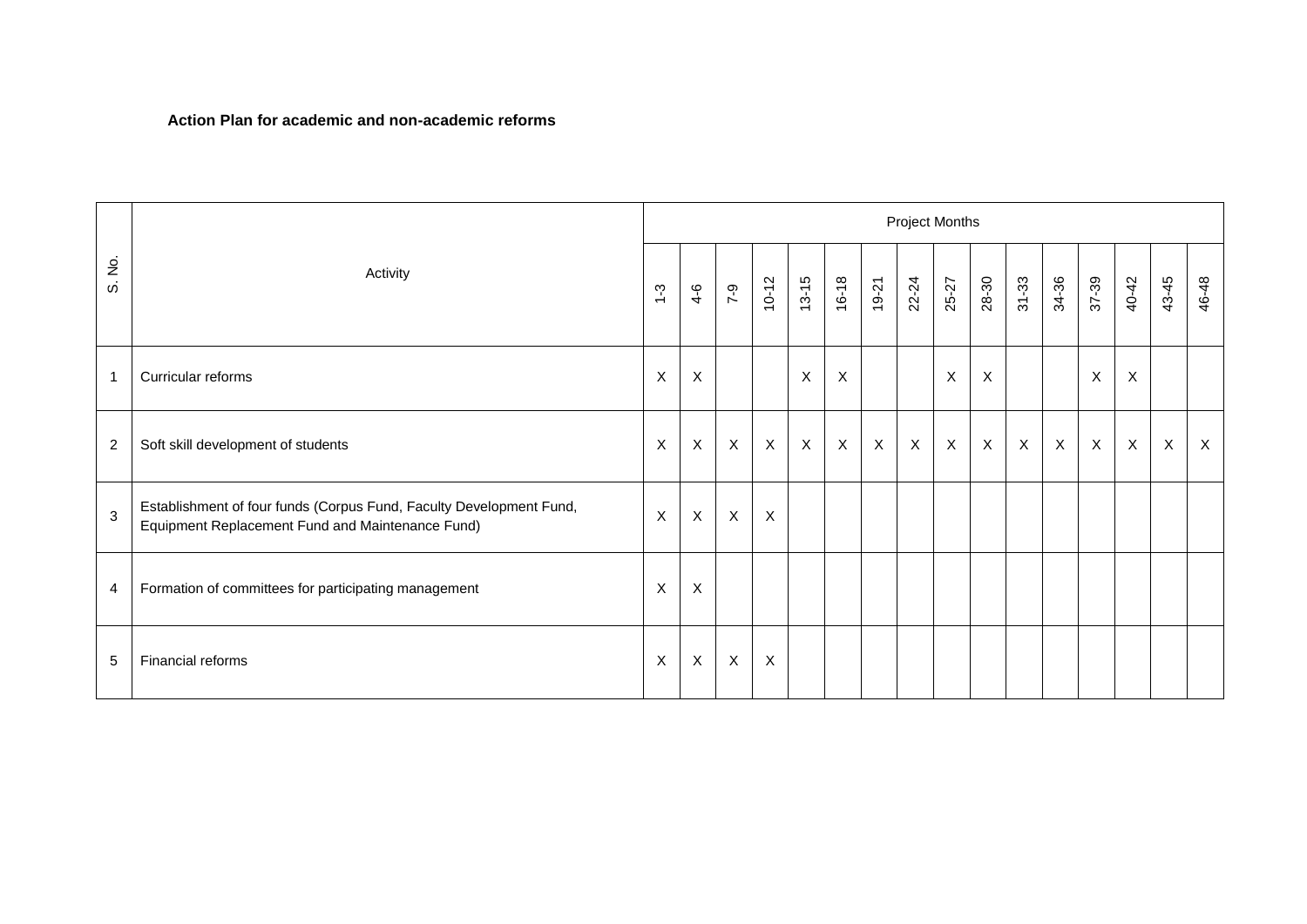## **Action Plan for improving interaction with industries, R&D and consultancy**

|                          |                                                                                      | <b>Project Months</b>     |              |                           |                           |           |                           |                |                           |                           |                |                           |             |                           |                           |                           |                           |
|--------------------------|--------------------------------------------------------------------------------------|---------------------------|--------------|---------------------------|---------------------------|-----------|---------------------------|----------------|---------------------------|---------------------------|----------------|---------------------------|-------------|---------------------------|---------------------------|---------------------------|---------------------------|
| $\dot{\mathcal{Z}}$<br>ω | Activity                                                                             | $\frac{3}{2}$             | $4-6$        | $7 - 9$                   | $10 - 12$                 | $13 - 15$ | $16 - 18$                 | $19 - 21$      | 22-24                     | 25-27                     | 28-30          | $31 - 33$                 | 34-36       | 37-39                     | 40-42                     | 43-45                     | 46-48                     |
| $\mathbf{1}$             | Setting up of ICRC                                                                   | $\boldsymbol{\mathsf{X}}$ | X            | $\boldsymbol{\mathsf{X}}$ | $\times$                  |           |                           |                |                           |                           |                |                           |             |                           |                           |                           |                           |
| $\overline{2}$           | Deputation of faculty to industries                                                  |                           | X            |                           | $\sf X$                   |           | X                         |                | $\boldsymbol{\mathsf{X}}$ |                           | $\pmb{\times}$ |                           | X           |                           | $\times$                  |                           | $\mathsf{X}$              |
| 3                        | Development of industry-driven curriculum                                            |                           | X            |                           | $\boldsymbol{\mathsf{X}}$ |           | $\times$                  |                | $\boldsymbol{\mathsf{X}}$ |                           | X              |                           | X           |                           | X                         |                           | $\boldsymbol{\mathsf{X}}$ |
| 4                        | Industry-based projects                                                              |                           | $\mathsf{X}$ | $\boldsymbol{\mathsf{X}}$ |                           |           | $\pmb{\times}$            | $\pmb{\times}$ |                           |                           | $\pmb{\times}$ | $\boldsymbol{\mathsf{X}}$ |             |                           | $\pmb{\times}$            | $\boldsymbol{\mathsf{X}}$ |                           |
| $\sqrt{5}$               | Training of industrial personnel                                                     |                           | X            |                           | $\times$                  |           | $\times$                  |                | $\boldsymbol{\mathsf{X}}$ |                           | X              |                           | X           |                           | $\times$                  |                           | $\mathsf X$               |
| $\,6\,$                  | Marketing know-how                                                                   |                           |              |                           |                           | X         | $\boldsymbol{\mathsf{X}}$ | $\mathsf{X}$   | $\boldsymbol{\mathsf{X}}$ | $\mathsf X$               | $\mathsf{X}$   | $\mathsf X$               | $\mathsf X$ | $\mathsf{X}$              | $\mathsf X$               | $\mathsf X$               | $\mathsf{X}$              |
| $\overline{7}$           | Signing MoUs in specialized areas with renowned industries and R&D<br>establishments | $\pmb{\times}$            | $\sf X$      | $\mathsf{X}$              | $\times$                  | X         | $\boldsymbol{\mathsf{X}}$ | X              | $\boldsymbol{\mathsf{X}}$ | $\boldsymbol{\mathsf{X}}$ | X              | $\boldsymbol{\mathsf{X}}$ | X           | $\boldsymbol{\mathsf{X}}$ | $\boldsymbol{\mathsf{X}}$ | $\mathsf{X}$              | $\sf X$                   |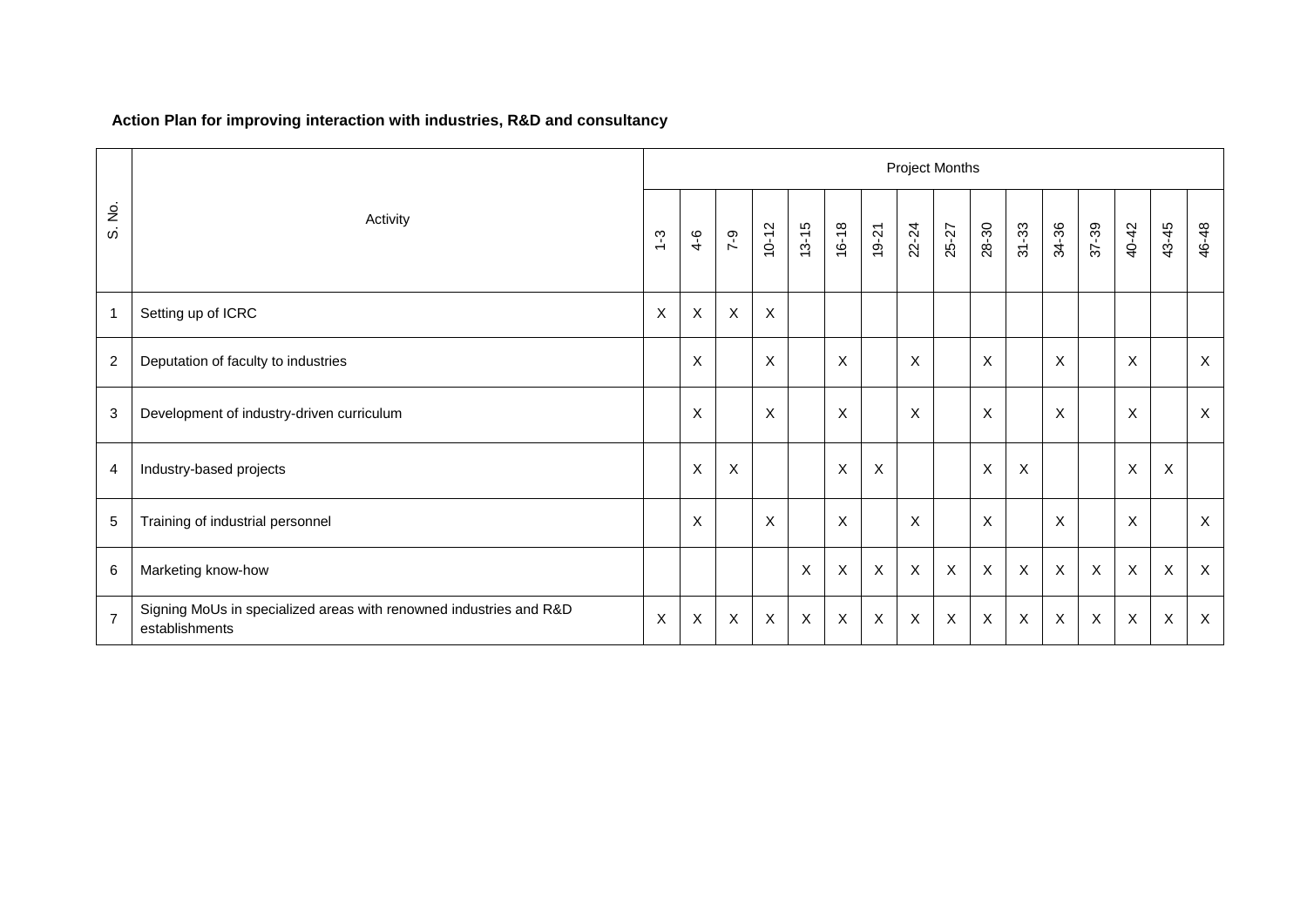### **THE TARGETS AGAINST THE DELIVERABLES**

### **Table – 30: PROJECT TARGETS FOR INSTITUTION UNDER SUB-COMPONENT 1.1**

| S. No.         |                                                                                               | <b>Baseline</b> |                               | Targets to be achieved |
|----------------|-----------------------------------------------------------------------------------------------|-----------------|-------------------------------|------------------------|
|                | <b>Deliverables</b>                                                                           | $(2009-10)$     | At the end of 2 <sup>nd</sup> | By project             |
|                |                                                                                               |                 | Year                          | closing                |
| $\mathbf{1}$   | Number of students registered for                                                             |                 |                               |                        |
|                | Masters in engineering programmme<br>(a)                                                      | $152(173*)$     | 173                           | 228                    |
|                | (b)<br>Doctoral program in engineering                                                        | 118             | 150                           | 350                    |
| $\overline{2}$ | Revenue from externally funded R&D projects and consultancies in total revenues (Rs. In lacs) | 56.35           | 80.0                          | 100.00                 |
| 3              | Number of publications in refereed journals                                                   |                 |                               |                        |
|                | National<br>(a)                                                                               | 14<br>185       | 20<br>200                     | 75<br>275              |
|                | International<br>(b)                                                                          |                 |                               |                        |
| 4.             | IRG as percentage of total annual recurring expenditure                                       | 20.17%          | 25%                           | 30%                    |
| 5              | Number of co-authored publications in refereed journals                                       |                 |                               |                        |
|                | National<br>(a)                                                                               | 14              | 20                            | 25<br>225              |
|                | International<br>(b)                                                                          | 185             | 200                           |                        |
| 6              | Students credentials                                                                          |                 |                               |                        |
|                | Campus placement rate of<br>(a)                                                               |                 |                               |                        |
|                | <b>UG</b> students                                                                            | 57.55%          | 65%                           | 75%                    |
|                | <b>PG</b> students                                                                            | 5.88%           | 30%                           | 60%                    |
|                | Average salary of placement package for<br>(Rs. In lacs)<br>(b)                               |                 |                               |                        |
|                | <b>UG</b> students                                                                            | 3.14            | 3.45                          | 4.0                    |
|                | PG students<br>$\bullet$                                                                      | 3.14            | 3.60                          | 4.5                    |
| $\overline{7}$ | Number of collaborative programmes with industry                                              | 02              | 05                            | 09                     |
| 8              | <b>Accreditation status</b>                                                                   | 01 UG           | 08 UG (100%)                  | 08 UG (100%)           |
|                |                                                                                               |                 |                               | 08 PG (100%)           |
| 9              | Vacancy position for faculty (Total)                                                          | 25/182          | 18                            | $\mathbf 0$            |
| 10             | Number of regular faculty having a Master degree or a doctoral degree in engineering          | $PG - 56$       | $PG - 49$                     | $PG - 38$              |
|                | disciplines                                                                                   | Ph D - 78       | Ph D - 90                     | Ph D - 124             |